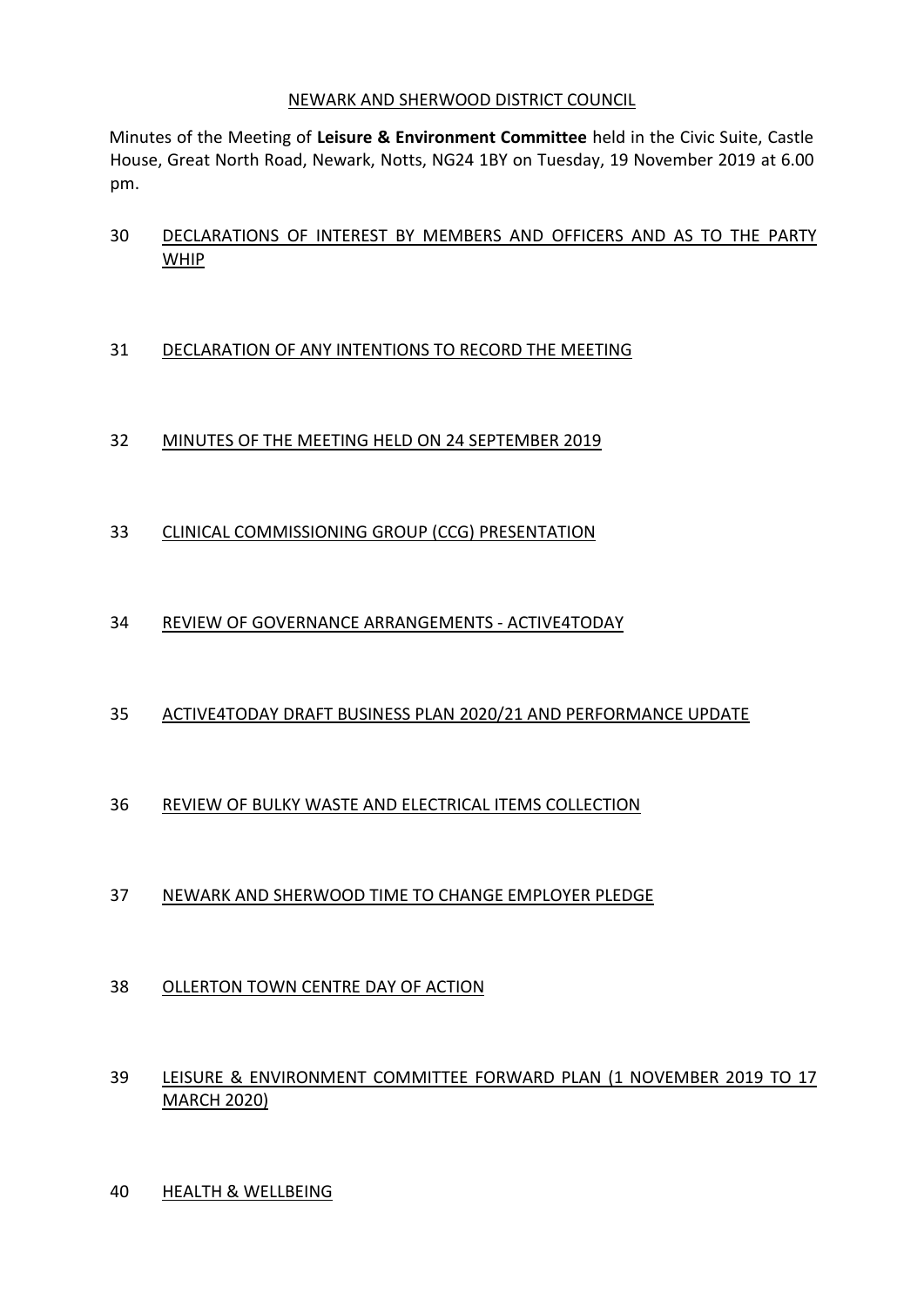### 41 EXCLUSION OF THE PRESS AND PUBLIC

### 42 PROPOSED EXPANSION OF THE FITNESS SUITE AND CONSIDERATION OF ALTERNATIVE MANAGEMENT ARRANGEMENTS AT SOUTHWELL LEISURE CENTRE - UPDATE

In applying the public interest test to this exemption, the reason why this report should be treated as exempt was because the report contained information relating to the financial or business affairs of a particular person (including the authority holding that information) which is a category of exempt information under Schedule 12A of the Local Government Act 1972 Paragraph 3.

The Committee considered the report of the Director – Communities and Environment which updated the Committee on the proposed expansion of the fitness suite and for Member consideration regarding the relationship of that proposal to the development of potential management changes at Southwell Leisure Centre Trust involving Newark and Sherwood District Council and its leisure company Active4Today.

Members considered the proposal and it was commented that the Council could not invest £1 million in the fitness suite which would not make a return to the District Council, therefore a bidding agreement should be entered into with the Trust.

- AGREED (with 6 votes For and 2 Abstentions) that:
	- **(a)** the progress being made in relation to developing the expansion of the fitness suite and the production of tender documents to procure a design team to deliver the feasibility study and a further team to progress the condition survey be noted;
	- **(b)** The Committee considers and recommends to Policy and Finance Committee whether the decision to contribute to the development of the proposed, expanded fitness suite is linked, in principle, to the Trust entering into a full repairing lease of the Centre to the District Council and subsequent sublease to Active4Today, subject to formal Trust, Council and Active4Today approval once a detailed business case has been established or; the Council enters into discussions with the trust to seek agreement on the return the Council would receive from its investment;
	- **(c)** The Committee considers and recommends to Policy and Finance Committee that the Council incurs the expenditure from the Change Management Reserve mentioned in 4.2 so that the condition surveys can be undertaken to enable the